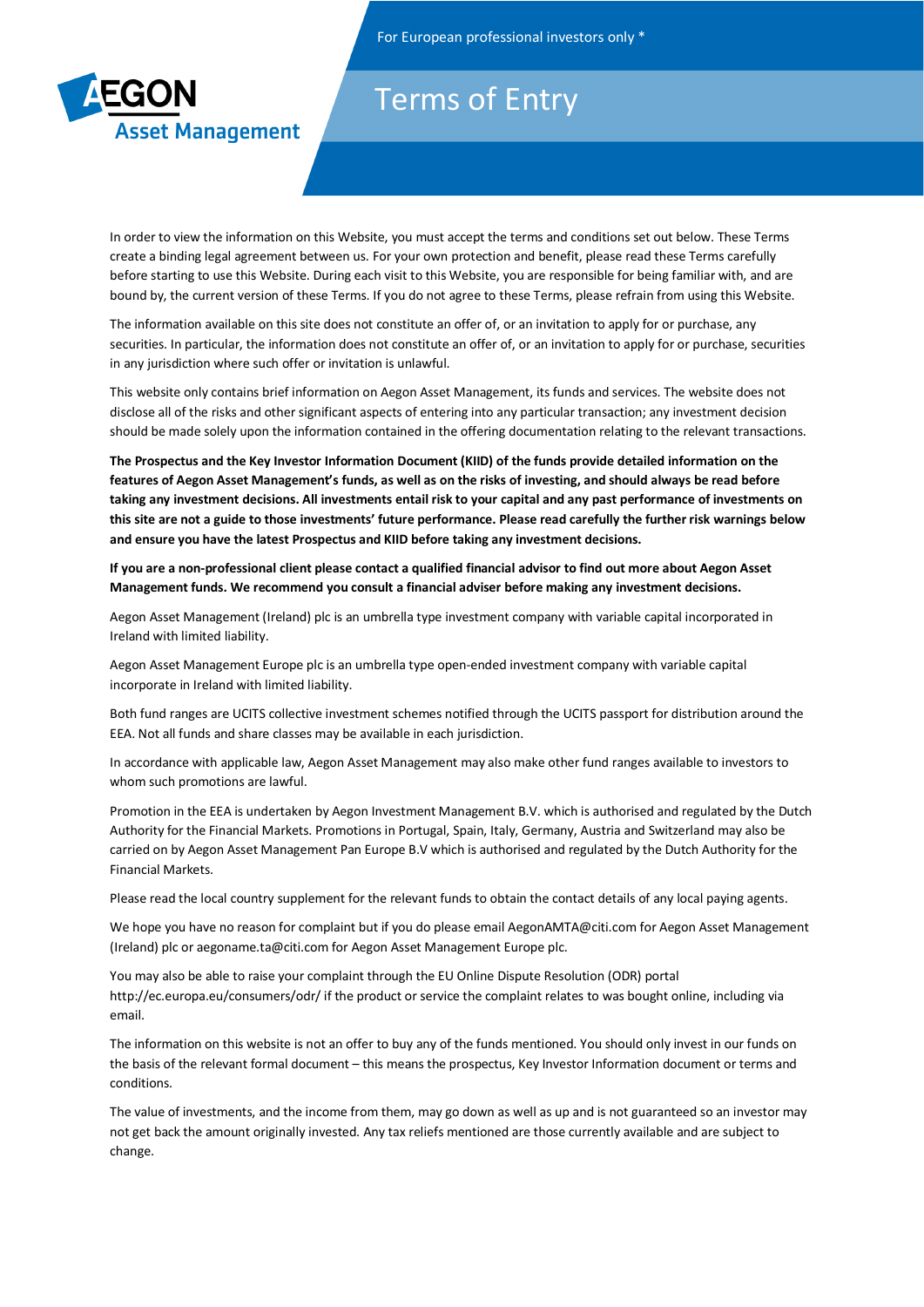## **Asset Management**

No offer or invitation is made to any other persons to which this website is not addressed. In particular, no offer or invitation is made to any US persons (being residents of the United States of America or partnerships or corporations organised under the laws of the United States of America or any state, territory or possession thereof), who are excluded from the services or products offered in this site.

The content of this website may change from time to time and you should ensure that you rely upon the most up to date literature available.

This website may provide links to other websites. Those linked websites are not under our control. The provision of a link is not evidence of any endorsement of the material held there. We do not accept responsibility in any way for the contents of any linked site, or any link contained in a linked site, or for any material that you encounter when you leave this website. In particular, you may be directed to a website which is not owned or operated by a regulated financial services company.

## **RISK WARNINGS - Please read the KIID for a summary of the material risks which are relevant for each fund. The prospectus contains further, more detailed, descriptions of all relevant risks and should also be read.**

The following generic risk warnings apply broadly:

- The past performance of an investment is not a guide to future performance.
- The value of investments, and the income from them, may go down as well as up and is not guaranteed so an investor may not get back the amount originally invested.
- Any tax reliefs mentioned are those currently available and are subject to change as well as personal circumstances of investors. No tax advice is provided on this website.
- If the funds hold securities denominated in a variety of currencies, changes in exchange rates may affect the value of your investment.
- Where charges are taken wholly or partly out of a fund's capital, distributable income will be increased at the expense of capital which will either be eroded or future growth constrained.
- Any investment objective, performance benchmark and yield information will be treated as a target only and should not be considered as an assurance or guarantee of the performance of the fund or any part of it.
- Our funds are medium to long term investments and are managed with the aim of delivering outcomes for investors over periods of several years.

Investment in the securities of smaller and unquoted companies can involve greater risk than is customarily associated with investment in larger, more established companies. In particular, smaller companies often have limited product lines, markets or financial resources and may be dependent for their management on a smaller number of key individuals. In addition, the market for securities in smaller companies is often less liquid than that for securities in larger companies, bringing with it potential difficulties in acquiring, valuing and disposing of such securities. Proper information for determining their value or the risks to which they are exposed may also not be available.

Some funds carry greater risks in return for higher potential rewards. Specialist funds, which invest in specialist markets, alternative asset classes or small sectors of industry, are likely to carry higher risks than most general funds. For higher risk funds, above average price movements can be expected.

Certain funds may also invest in assets which are less liquid than others and, in exceptional circumstances, such as market events or significant redemption requests, requests to redeem or switch units may not be possible on a temporary basis.

Absolute Return Funds**:** While the investment objective of absolute return funds is to achieve a positive return in all market conditions, this is not guaranteed in any way.

As a result of money laundering regulations, we may request additional proof of identification. Further details are in our prospectuses and other constitutional documents.

We reserve the right to change the pricing basis of the funds and any change will mean an increase or decrease in the price at which you may deal.